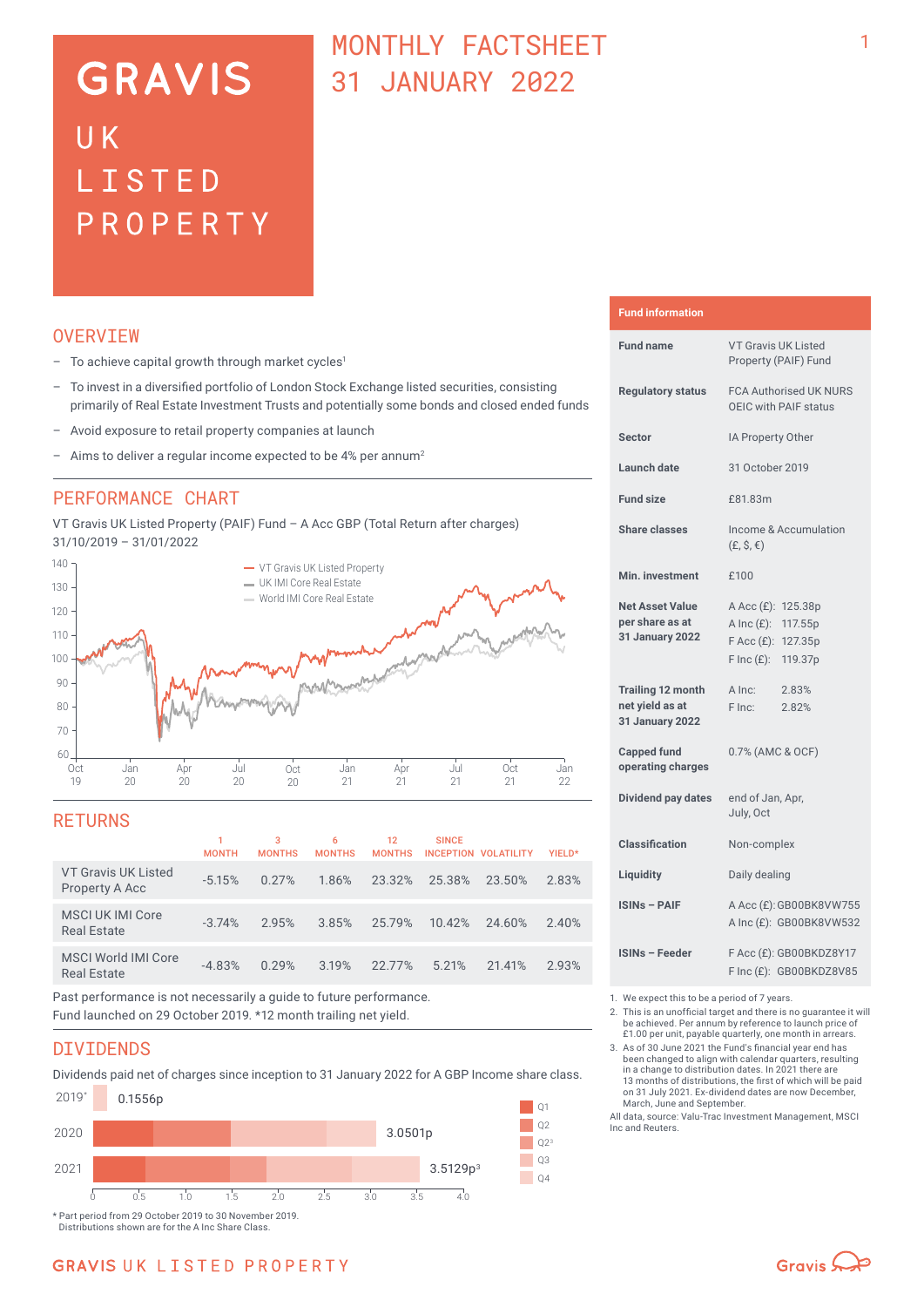# **GRAVIS** UK **LISTED** PROPERTY

# MONTHLY FACTSHEET 31 JANUARY 2022

## FUND ADVISER'S REPORT

### Since inception, the Fund's strategy of favouring quality and growth over stocks trading at a discount to appraisal values has delivered 14.96% of outperformance<sup>1</sup>

Over the course of January 2022, the NAV of the Fund decreased by 5.15% (A Acc GBP). Since launch, the Fund has increased by 25.38% (A Acc GBP), significantly outperforming both the UK Real Estate Index<sup>2</sup>, which has increased by 10.42%, and the Global Real Estate Index<sup>3</sup> which has increased by 5.21%.

The strategy of the Fund is to invest in a diversified portfolio of specialist real estate companies. The 24 investments within the Fund are likely to benefit from four socio-economic mega trends: ageing population (15.2% portfolio weight), digitalisation (47.4% portfolio weight), 'generation rent' (19.5% portfolio weight), and urbanisation (8.6% portfolio weight).

In January the REIT market was dominated by two forces – concerns over rising interest rates, stoked by inflation4 hitting 5.4% in December in the UK, and a rotation into 'value' REITs.

The relationship between real estate returns, inflation and interest rates is complex. Simplistically, inflation boosts rental income but rising interest rates increase the discount rate. Under these simplistic assumptions generalist investors tend to view REITs as interest rate sensitive, with their knee-jerk reaction being to sell REITs. January was such a month.

However, the four strong socio-economic mega trends that the Fund focuses on contradict this simplistic view. These specialist real estate assets are likely to continue to command decent rental growth whilst simultaneously benefiting from firm cap rates as direct real estate investors maintain their appetite for high quality assets. Properties with real pricing power, such as urban logistics (e.g. Urban Logistics REIT, 6.4% portfolio weight) and self-storage (e.g. Safestore, 5.2% portfolio weight), are likely to prove a good hedge against inflation.

In an environment with elevated inflation and rising interest rates, stock selection remains key. The Fund favours modern, purpose-built real estate, operated by specialist management teams. As a long-term investor, the Fund continues to avoid those property types, including retail and secondary offices, that are likely to struggle to maintain rents, let alone command higher rents, and face increasing capital expenditure to preserve their relevance and reduce their environmental footprint.

During the month, the Fund initiated a position in Lok'nStore (0.7% portfolio weight), the developer and operator of landmark self-storage assets across the UK. Lok'nStore offers exposure to an attractive near‑term development pipeline equivalent to nearly 50% of its existing footprint which management believes can support further earnings and dividend growth.

On a look through basis, circa 36% of the underlying portfolio rental income benefits from inflation-linked rents or fixed-rate rental escalators. For example, Impact Healthcare REIT (2.3% portfolio weight), the owner of modern purpose-built care home assets, has an average unexpired lease length of approximately 19.3 years and benefits from 100% of its leases being indexed to inflation.

A further 62% of underlying portfolio rental income is set according to a review of open market rents. This group includes companies such as Safestore, the UK's largest self-storage operator. The REIT recently reported a positive rental outlook based on rents in November and December growing by 13.2%, year-on-year, well above the rate of inflation.

Generalist investors often assess a REIT's 'value' in relation to the published appraisal values. However, it must be borne in mind the inherent subjectivity involved in the valuation process. As the Royal Institution of Chartered Surveyors (RICS) highlights, "all [property] valuations are professional opinions… a valuation is not a fact"5.

For this reason, the Investment Adviser conducts its own assessment of true enterprise value, incorporating additional drivers of returns such as brand value, management track record, and development knowhow.

January saw a re-rating of 'value' REITs, and a de-rating of REITs trading at a premium. Nevertheless, it is important to note that over the past six years a portfolio of REITs trading at the largest premium to reported net asset value (NAV) has handsomely outperformed a portfolio of REITs trading at the largest discount to NAV.

Since inception the Fund's strategy of favouring quality and growth over stocks trading at a discount to appraisal values has delivered 14.96% of outperformance and generated an annualised return of 10.55%.

REIT performance is likely to continue to oscillate over the course of 2022. Fluctuating between the risks associated with elevated levels of inflation and the optimism linked to specialist REITs capturing strong rental growth. For 2022 the Investment Adviser expects particularly strong occupational demand for modern rental accommodation, self-storage units, and urban logistics facilities. This strength in occupier demand is likely to lead to further rent and dividend growth in the year ahead.

#### **Investment Adviser**

Gravis Advisory Limited is owned and managed by Gravis Capital Management Ltd ("Gravis"). Gravis was established in May 2008 as a specialist investor in property and infrastructure and now manages c.£3bn of assets in these sectors in the UK. Gravis Advisory Limited is Investment Adviser to the c.£818m VT Gravis UK Infrastructure Income Fund, the c.£361m VT Gravis Clean Energy Income Fund, the c.£82m VT Gravis UK Listed Property (PAIF) Fund and the c.£36m VT Gravis Digital Infrastructure Income Fund

#### **Fund Advisers**

**Matthew Norris, CFA** is the lead adviser to the VT Gravis UK Listed Property Fund.

Matthew has more than two decades investment management experience and has a specialist focus on real estate securities.

He served as an Executive Director of Grosvenor Europe where he was responsible for global real estate securities strategies. He joined Grosvenor following roles managing equity funds at Fulcrum Asset Management and Buttonwood Capital Partners.

Matthew holds a BA (Hons) degree in Economics & Politics from the University of York, the Investment Management Certificate and is a CFA charterholder.

He also provides expert input to research projects run by EPRA, which focus on the importance of emergent real estate sectors.

**Nick Barker** is the strategic adviser to the fund. Nick is the lead manager of the c.£1bn GCP Student Living REIT

He is a qualified member of RICS and headed up the Alternative Property division at Schroders. Nick joined Gravis in 2016 and has accumulated over 16 years of investment experience in the property sector.

- 1. VT Gravis UK Listed Property Fund (A Acc GBP) minus. MSCI UK IMI Core Real Estate Net Total Return GBP.
- 2. MSCI UK IMI Core Real Estate Net Total Return GBP.
- 3. MSCI World IMI Core Real Estate Net Total Return GBP.
- 4. Consumer Prices Index (CPI). 5. RICS Valuation – Global Standards.

#### Matthew Norris, CFA

Investment Adviser Gravis Advisory Ltd matthew.norris@graviscapital.com

# CORRELATION, PERFORMANCE AND VOLATILITY COMPARISON

#### 29 October 2019 – 31 January 2022

|                                               | <b>CORRELATION</b>              | <b>RETURN</b> | <b>VOLATILITY</b> | <b>YIELD</b> |
|-----------------------------------------------|---------------------------------|---------------|-------------------|--------------|
| VT Gravis UK Listed Property Fund (A GBP Acc) | $\hspace{0.1mm}-\hspace{0.1mm}$ | 25.4%         | 23.5%             | 2.83%        |
| MSCI UK IMI Core Real Estate                  | 0.76                            | 10.4%         | 24.6%             | 2.40%        |
| MSCI World IMI Core Real Estate               | 0.49                            | 5.2%          | 21.6%             | 2.93%        |

Past performance is not necessarily a guide to future performance.